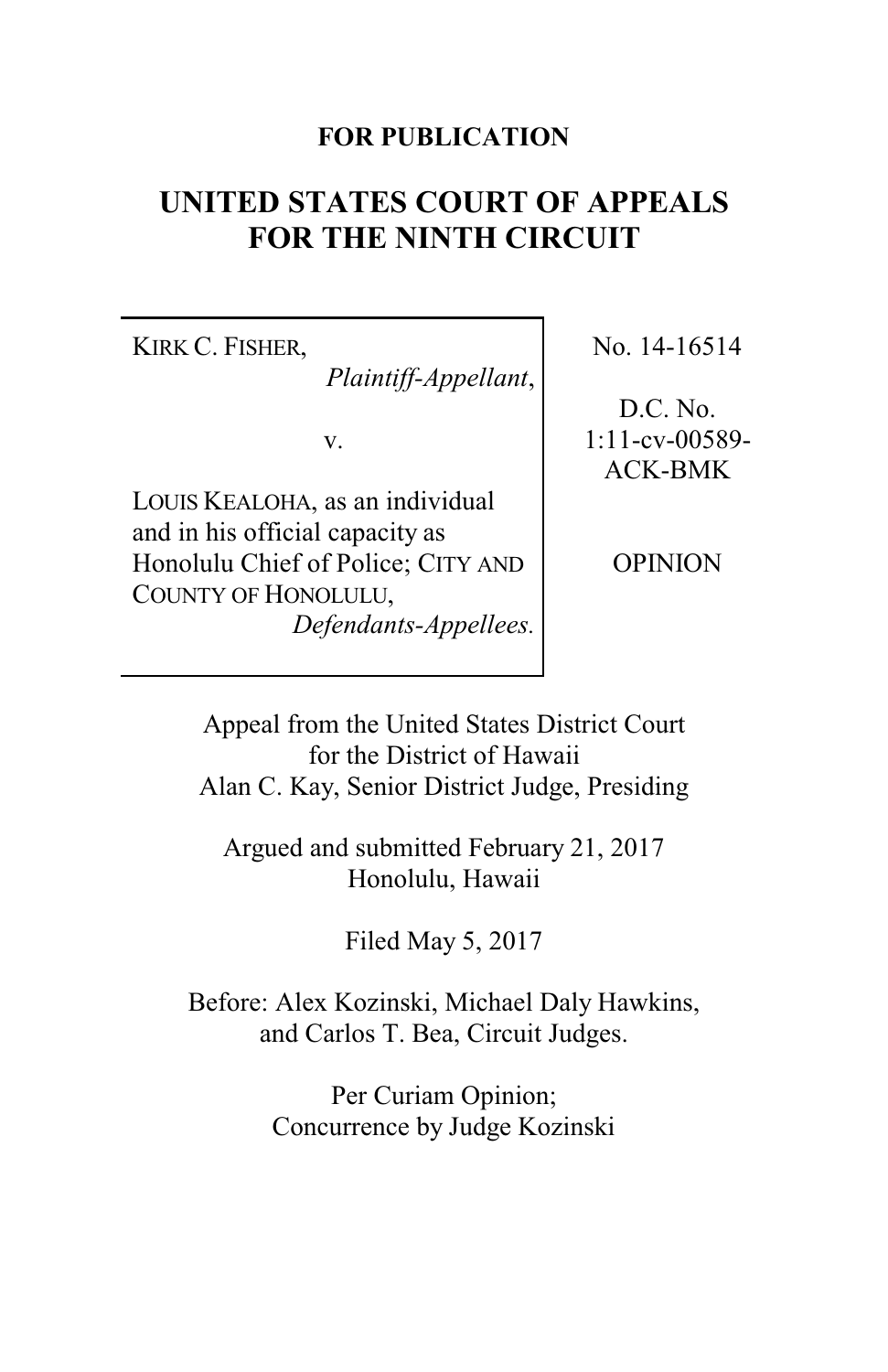## **SUMMARY\***

## **Civil Rights**

The panel affirmed the district court's summary judgment in an action challenging the constitutionality of section 134-7 of the Hawaii Revised Statues, which prohibit plaintiff from owning or possessing firearms because of his 1997 state law conviction for harassment.

The panel determined that although plaintiff stated that he challenged only section 134-7 of the Hawaii Revised Statute, that statute, in relevant part, merely incorporated federal law. Analyzing the federal statutes, the panel rejected plaintiff's contention that 18 U.S.C.  $\S 922(g)(9)$  was unconstitutional as applied to him. The panel first held that plaintiff's argument that his harassment conviction occurred many years ago, and that he has not committed any other crimes since that time, was not meaningfully distinguishable from the argument that this court rejected in *United States v. Chovan*, 735 F.3d 1127, 1136 (9th Cir. 2013).

The panel also rejected plaintiff's argument that section  $922(g)(9)$  is unconstitutional as applied to him because Hawaii law provides for only one of the four restoration mechanisms listed in section 921(a)(33)(B)(ii): gubernatorial pardon. The panel held that although this argument was not foreclosed by *Chovan*, plaintiff conceded that he had not applied for a gubernatorial pardon for his 1997 conviction. Thus, the panel concluded that plaintiff failed to avail himself

**<sup>\*</sup>** This summary constitutes no part of the opinion of the court. It has been prepared by court staff for the convenience of the reader.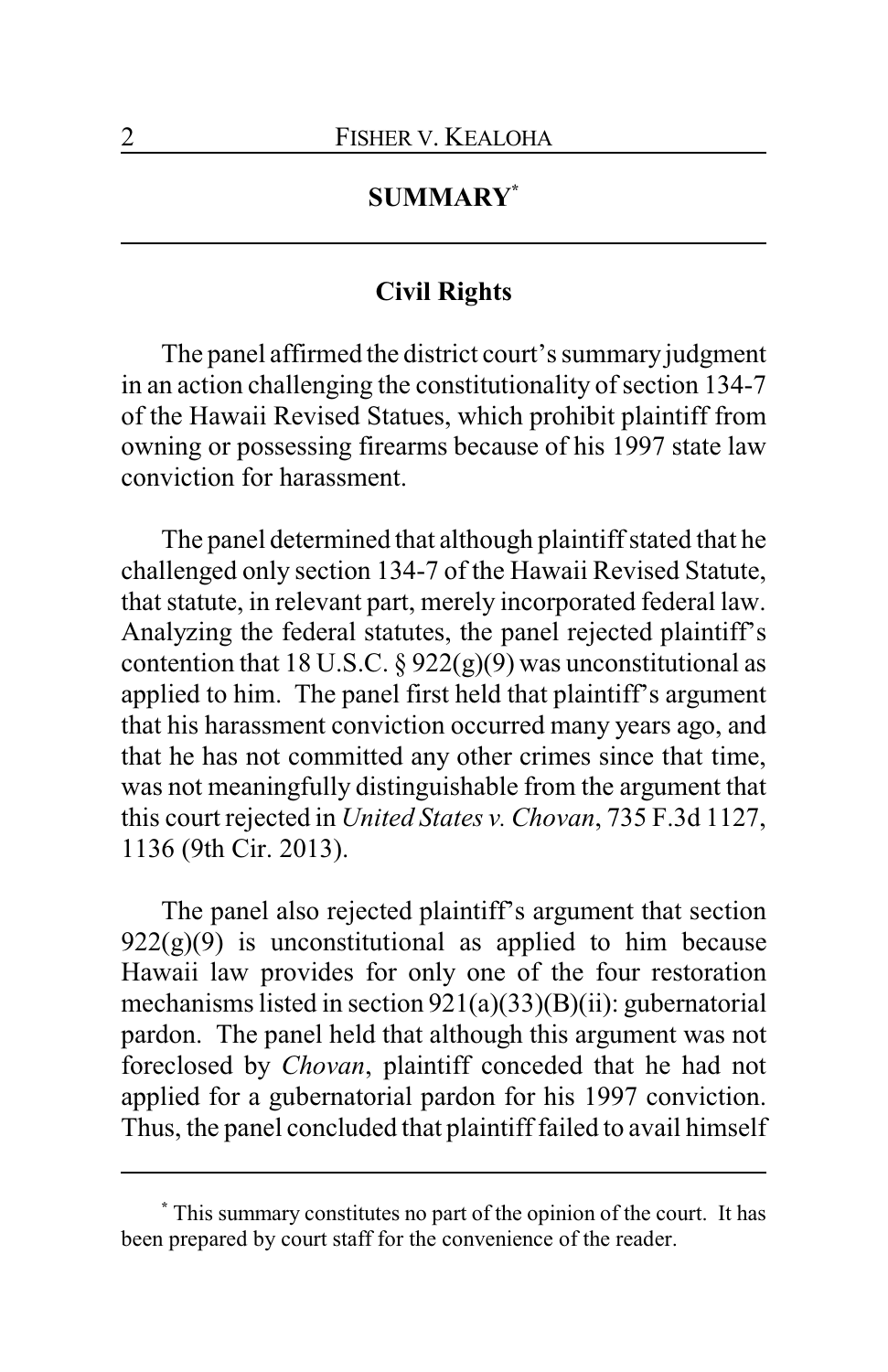of the one restoration mechanism that was available to him under Hawaii law, and therefore he was in no position to argue that Hawaii's restoration mechanisms were constitutionally insufficient.

Ruminating, Judge Kozinksi stated that Hawaii's procedure for restoring Second Amendment rights by way of a gubernatorial pardon was notably slender and vested unbridled discretion in a government official. Judge Kozinski stated that while plaintiff's case did not require a review of Hawaii's restoration procedure, other cases will raise the issue.

# **COUNSEL**

Te-Hina Te-Moana Ickes (argued), Law Offices of Te-Hina Ickes, Honolulu, Hawaii; Donald L. Wilkerson, Law Office of Donald L. Wilkerson ALC, Honolulu, Hawaii; Alan Alexander Beck, Law Offices of Alan Beck, San Diego, California; for Plaintiff-Appellant.

Curtis E. Sherwood (argued) and Sarah T. Casken, Deputies Corporation Counsel; Donna Y.L. Leong, Corporation Counsel; Department of the Corporation Counsel, Honolulu, Hawaii; for Defendants-Appellees.

Kimberly Tsumoto Guidry and Marissa H. Luning, Department of the Attorney General, Honolulu, Hawaii, for Amicus Curiae State of Hawaii.

Andrew E. Siegel, Covington & Burling LLP, Washington, D.C., for Amicus Curiae Brady Center to Prevent Gun Violence.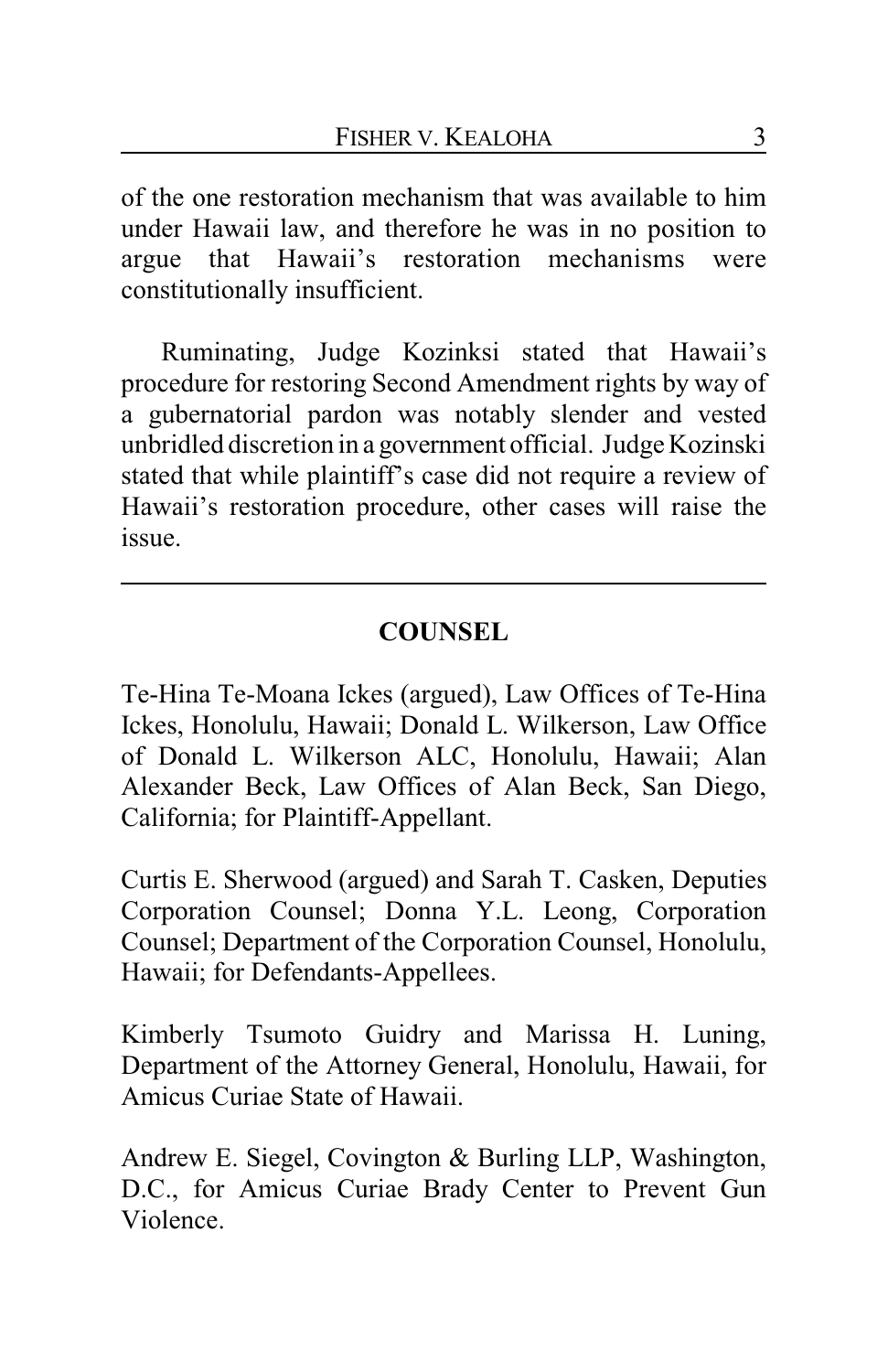#### **OPINION**

#### PER CURIAM:

Kirk Fisher appeals the district court's adverse grant of summary judgment on the issue of whether section 134-7 of the Hawaii Revised Statutes constitutionally prohibits him from owning or possessing firearms because of his 1997 conviction for "harassment" in violation of section 711-1106 of the Hawaii Revised Statutes. We have jurisdiction under 28 U.S.C. § 1291, and we affirm.

#### **BACKGROUND**

A resident of Hawaii and former owner of firearms, Fisher was convicted in 1997 of "harass[ing]" his wife and daughter in violation of section 711-1106 of the Hawaii Revised Statutes. Following that conviction, Fisher was placed on probation and surrendered his firearms to the Honolulu Police Department ("HPD") in compliance with a state-court order. After completing his probation, Fisher requested the return of his firearms. The state court granted his request on the condition that there were no outstanding orders or circumstances that otherwise prohibited his possession of firearms under Hawaii or federal law. HPD then returned Fisher's firearms.

More than ten years later, Fisher applied for a permit to acquire an additional firearm. In response, HPD not only denied Fisher's application but also informed him that he was prohibited from owning and possessing firearms altogether because of his 1997 conviction. HPD ordered Fisher to surrender or otherwise lawfully dispose of all firearms that he owned or possessed at that time. Fisher transferred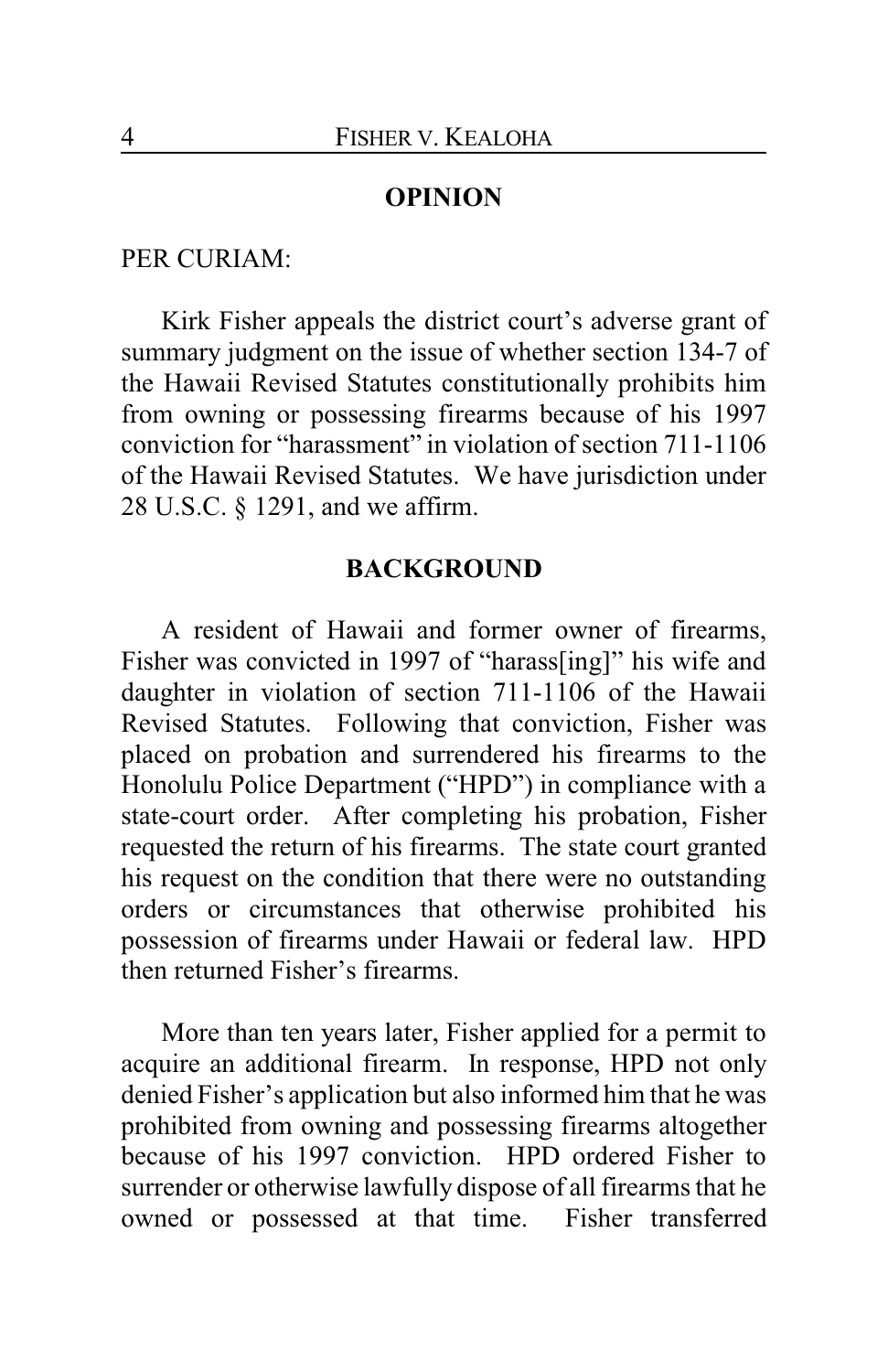ownership of his firearms to his wife and sued HPD in federal district court.

Fisher sought monetary and injunctive relief against the City and County of Honolulu and HPD's Chief of Police, Louis Kealoha. Fisher alleged that he is qualified to own and possess firearms under Hawaii law and that HPD's denial of his permit application and its order to surrender his existing firearms violated his Second Amendment rights. The defendants moved for summary judgment, arguing that Fisher's 1997 harassment conviction constitutes a conviction for a "misdemeanor crime of domestic violence" such that both federal and Hawaii law prohibit Fisher from possessing firearms.**<sup>1</sup>** *See* 18 U.S.C. § 922(g)(9); Haw. Rev. Stat. § 134- 7(a). The district court agreed and granted summary judgment to the defendants on all claims. The district court also exercised its discretion to consider additional constitutional arguments that Fisher raised during the summary judgment proceedings, but determined that applying section 134-7 of the Hawaii Revised Statutes to Fisher did not violate the Second Amendment.

**<sup>1</sup>** Earlier in the proceedings, the district court granted preliminary relief to Fisher based on its determination that Fisher's harassment conviction did not constitute a crime of domestic violence. After the Supreme Court's decision *United States v. Castleman*, 134 S. Ct. 1405, 1410 (2014), the defendants filed a new motion for summary judgment, and relying on *Castleman*, the district court determined that Fisher's conviction did, in fact, constitute a crime of domestic violence. On appeal, Fisher no longer contests that the harassment offense underlying his 1997 conviction qualifies categorically as a "misdemeanor crime of domestic violence." Therefore, we will assume that Fisher is a person convicted of a "misdemeanor crime of domestic violence" within the meaning of 18 U.S.C. § 922(g)(9).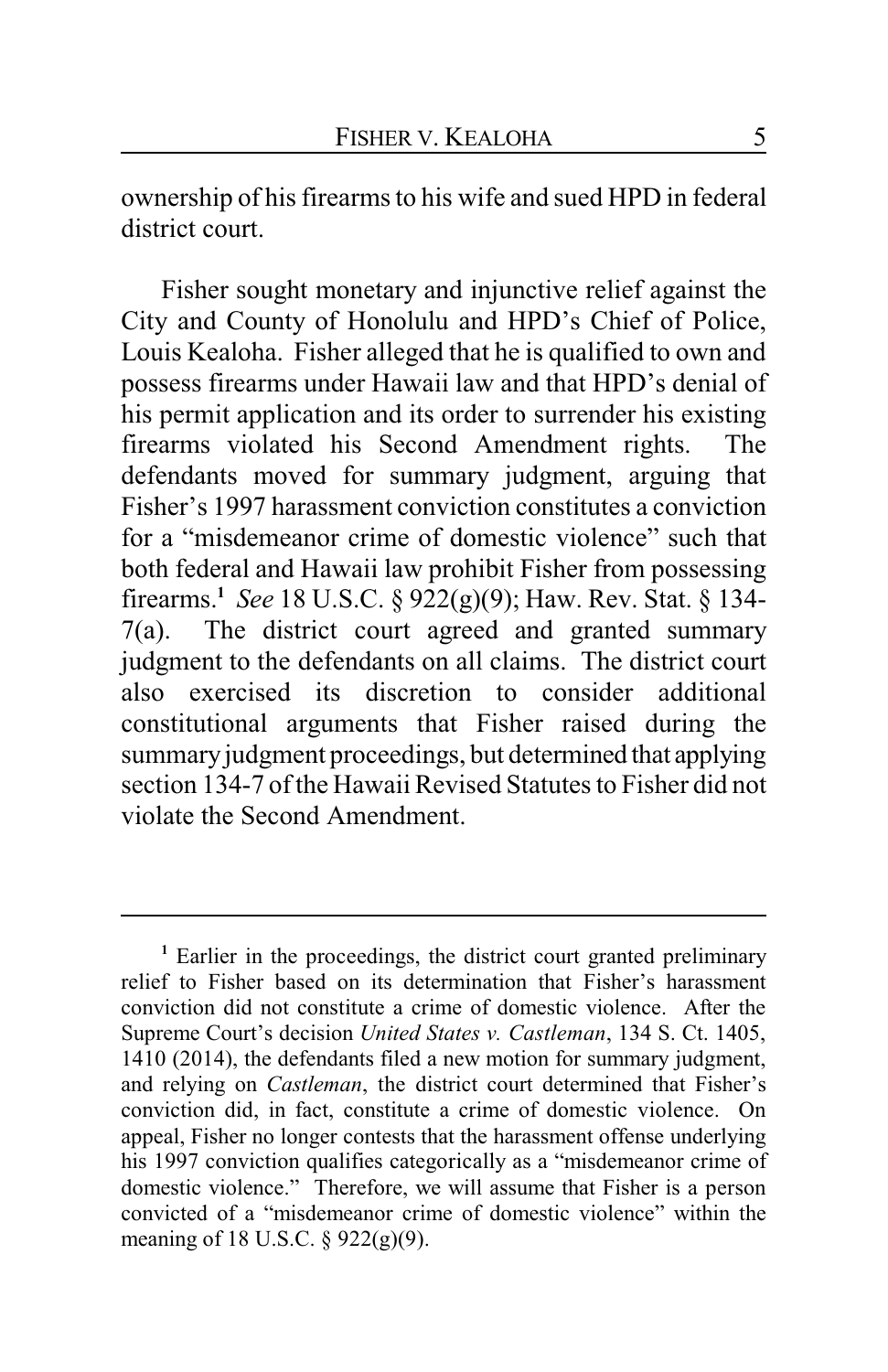#### **STANDARD OF REVIEW**

We review de novo a district court's grant of summary judgment. *Universal Health Servs., Inc. v. Thompson*, 363 F.3d 1013, 1019 (9th Cir. 2004). Because the material facts are not in dispute, we consider only whether the district court correctly applied the law. *See id.* We may affirm on any basis supported by the record. *Satey v. JPMorgan Chase & Co.*, 521 F.3d 1087, 1091 (9th Cir. 2008).

#### **DISCUSSION**

This appeal involves the interaction of three statutory provisions: (1) section 134-7(a) of the Hawaii Revised Statutes, which prohibits a person from owning or possessing firearms if that person is prohibited from possessing firearms under federal law; (2) 18 U.S.C.  $\S 922(g)(9)$ , which prohibits the possession of firearms by persons convicted of any "misdemeanor crime of domestic violence"; and (3) 18 U.S.C. §  $921(a)(33)(B)(ii)$ , which provides that a person "shall not be considered to have been convicted of [a misdemeanor crime of domestic violence] . . . if the conviction has been expunged or set aside, or is an offense for which the person has been pardoned or has had civil rights restored." Although Fisher states that he challenges only section 134-7, that statute, in relevant part, merely incorporates federal law. Consequently, much of his argument (and our analysis) focuses on the latter federal statutes.

Fisher's argument proceeds in two parts. First, he contends that, as a matter of statutory construction, section  $922(g)(9)$  applies only in states where each of the mechanisms listed in section 921(a)(33)(B)(ii)(expungement,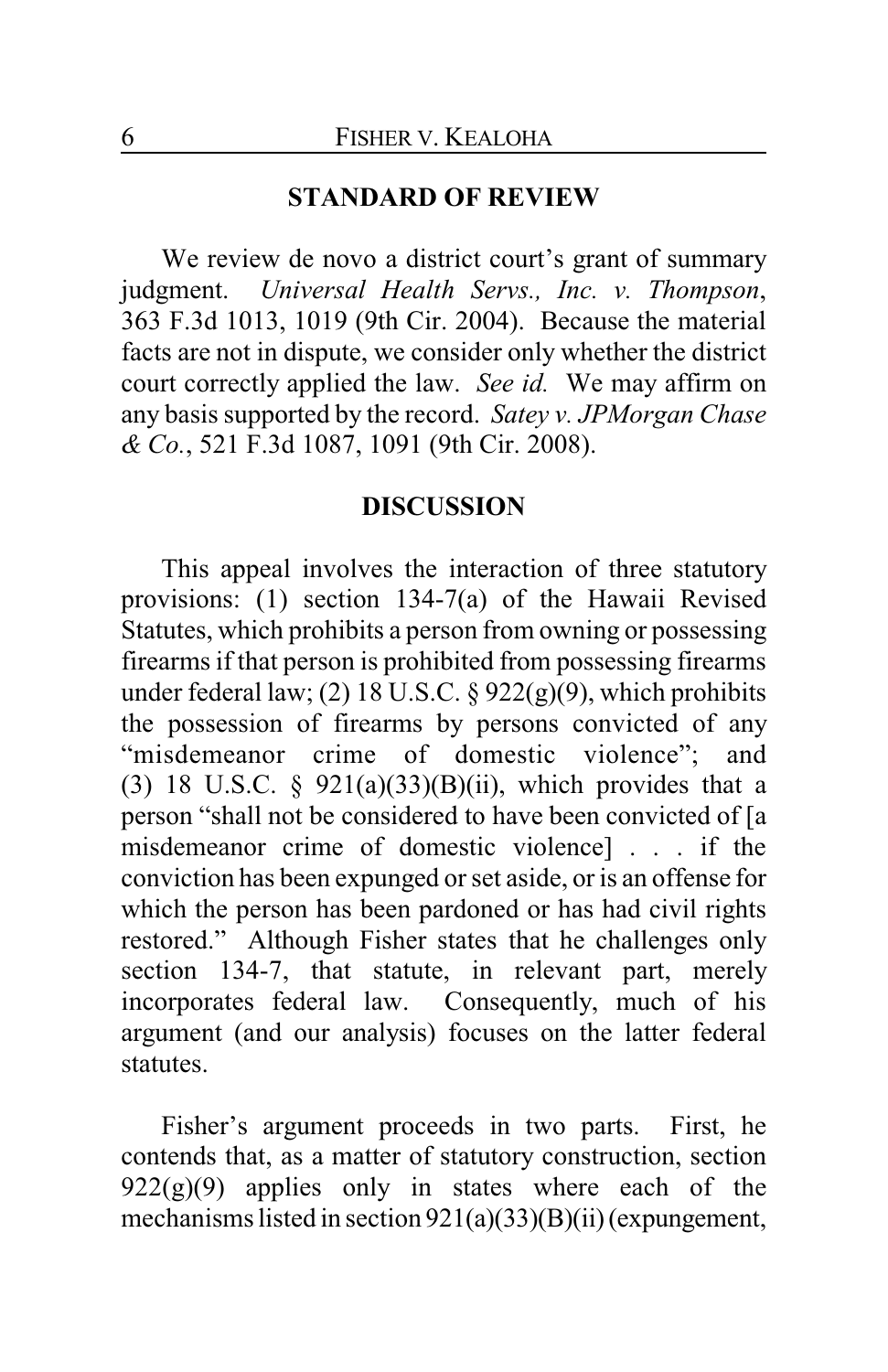set-aside, pardon, and civil rights restoration) are available to restore Second Amendment rights. Second, he contends that even if the statute itself does not require the availability of all listed mechanisms, Hawaii's application of section  $922(g)(9)$ 's prohibition to Fisher is unconstitutional without them.

## A. *Interpretation of 18 U.S.C. § 921(a)(33)(B)(ii)*.

The issue of statutory construction presented in this case is easily resolved. As we have said, section  $922(g)(9)$ provides that "[i]t shall be unlawful for any person . . . who has been convicted in any court of a misdemeanor crime of domestic violence" to possess firearms. 18 U.S.C.  $§ 922(g)(9)$ . A person "shall not be considered to have been convicted of a [misdemeanor crime of domestic violence] . . . if the conviction has been expunged or set aside, or is an offense for which the person has been pardoned or has had civil rights restored . . . unless the pardon, expungement, or restoration of civil rights expressly provides that the person may not ship, transport, possess, or receive firearms." *Id.*  $§ 921(a)(33)(B)(ii).$ 

The plain language of these statutory provisions makes clear that section  $921(a)(33)(B)(ii)$  creates exceptions to section  $922(g)(9)$ 's general prohibition, rather than preconditions to its application. Cases interpreting 18 U.S.C. § 921(a)(20), a similar provision which exempts felons from section  $922(g)(1)$ 's prohibition on firearm possession on the same four grounds, have reached the same conclusion. *See Beecham v. United States*, 511 U.S. 368, 373 (1994) (rejecting the assumption "that Congress intended felons convicted by all jurisdictions to have access to all the procedures (pardon, expungement, set-aside, and civil rights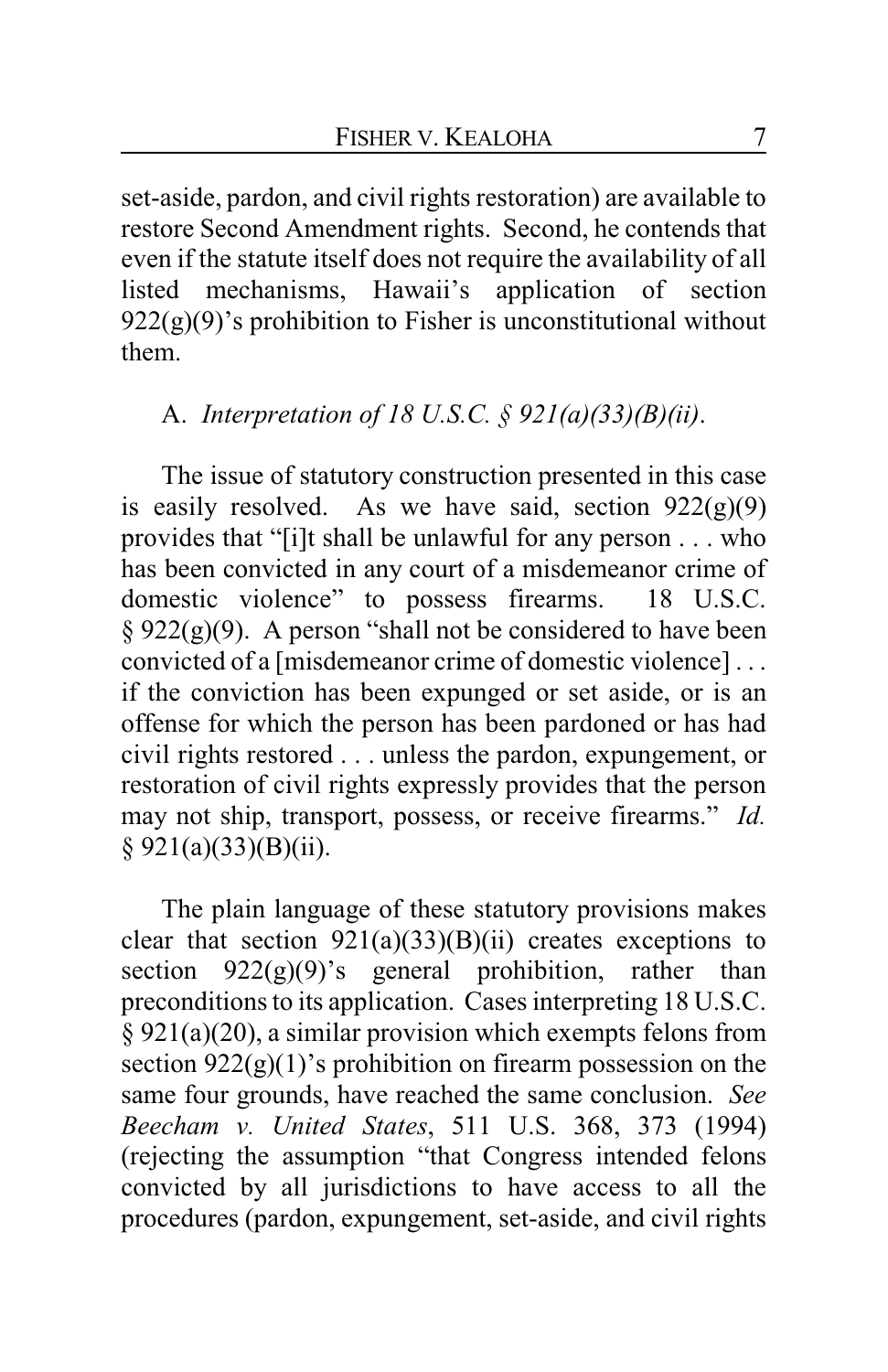restoration) specified in [section 921(a)(20)]"); *Logan v. United States*, 552 U.S. 23, 35–36 (2007) (noting that sections  $921(a)(20)$  and  $921(a)(33)(B)(ii)$  are "corresponding" and interpreting them in parallel for that reason). Therefore, as a matter of statutory construction, the unavailability of a procedure for either expungement, set-aside, pardon, or civil rights restoration does not remove Fisher from the ambit of section  $922(g)(9)$ 's prohibition or, by extension, Hawaii Revised Statute section 134-7(a)'s prohibition.

#### B. *Second Amendment Challenge*.

The constitutional question implicated in this case, on the other hand, is harder than it seems. To determine whether a law impermissibly infringes Second Amendment rights, we must ask whether the challenged law burdens conduct protected by the Second Amendment, and if so, we apply a level of scrutiny that corresponds to the nature and degree of the burden. *United States v. Chovan*, 735 F.3d 1127, 1136 (9th Cir. 2013).

We have previously determined that section  $922(g)(9)$ burdens conduct protected by the Second Amendment and upheld its constitutionality, facially and as-applied, under intermediate scrutiny. *Id.* at 1137–42. *Chovan* considered, among other things, whether section  $922(g)(9)$  could be constitutionally applied to a defendant based on a fifteenyear-old domestic violence misdemeanor conviction. *Id.* at 1141–42. We recognized that keeping firearms out of the hands of domestic abusers is an important government interest and noted the high rate of recidivism for domestic abusers and the number and likelihood of domestic violence deaths involving the use of a firearm. *Id.* at 1140.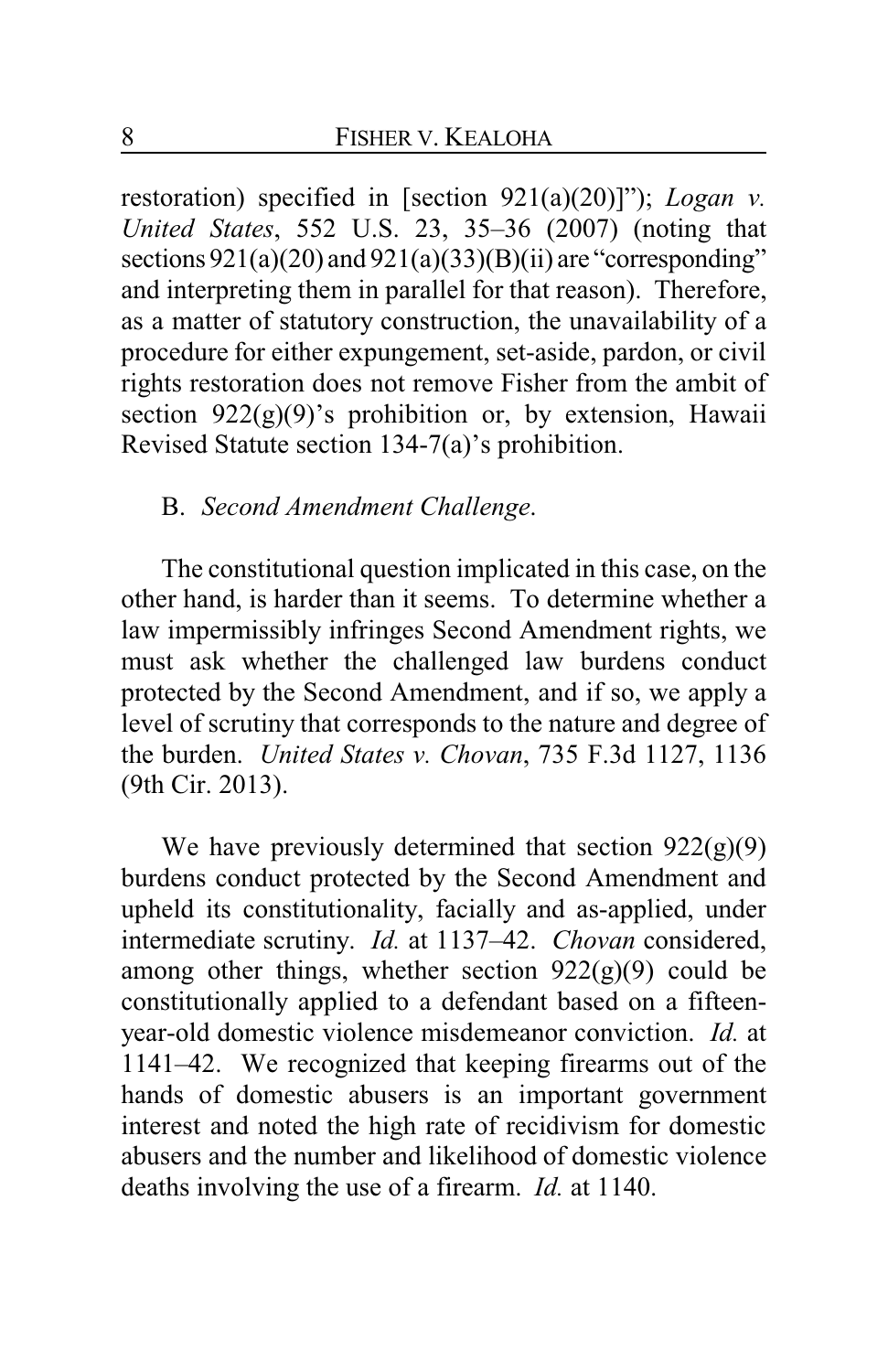We also rejected Chovan's argument that section  $922(g)(9)$  could not constitutionally apply to him because he had committed no further acts of domestic violence in the fifteen years following his conviction. *Id.* at 1141–42. Even assuming that Chovan had committed no such acts, we explained, Chovan had failed to adduce sufficient evidence: (1) contradicting the government's evidence regarding the high rate of domestic violence recidivism; and (2) showing that a domestic abuser who has not re-offended after fifteen years is unlikely to do so again. *Id.* Thus, under intermediate scrutiny, the statute addressed a substantial governmental interest and was tailored sufficiently to satisfy intermediate scrutiny. *Id.* at 1142.

Here, Fisher argues that section  $922(g)(9)$  is unconstitutional as applied to him for two reasons. First, Fisher argues, his harassment conviction occurred manyyears ago, and he has not committed any other crimes since that time. This argument is not meaningfully distinguishable from the one that we rejected in *Chovan*, and we reject it here as well. *See id.* at 1141–42.

Second, Fisher argues that section  $922(g)(9)$  is unconstitutional as applied to him because Hawaii law provides for only one of the four restoration mechanisms listed in section 921(a)(33)(B)(ii): gubernatorial pardon. Though this second argument is not foreclosed by *Chovan*, **2**

**<sup>2</sup>** The defendants argue that our decision in *Chovan* forecloses this argument as well. Unlike Fisher, however, Chovan never argued that section  $922(g)(9)$  was unconstitutional as applied to him because California (Chovan's state of conviction) provided too few of the restoration mechanisms listed in section 921(a)(33)(B)(ii). *See Chovan*, 735 F.3d at 1137–42. Indeed, in*Chovan*, we applied "intermediate" rather than "strict" judicial scrutiny in part because section  $922(g)(9)$ 's "burden"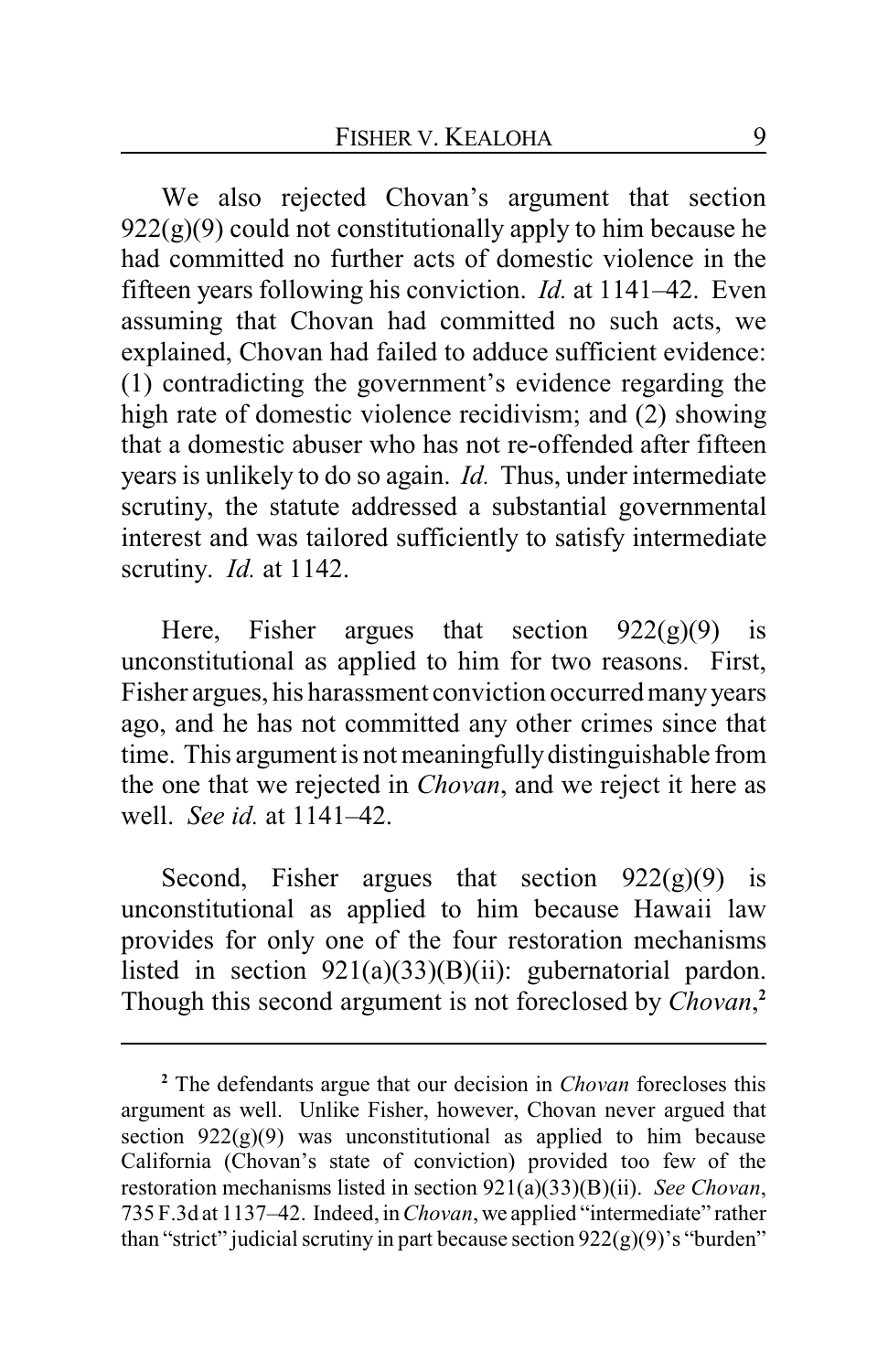we decline to address it here. Fisher concedes that he has not applied for a gubernatorial pardon for his 1997 conviction. Thus, Fisher has failed to avail himself of the one restoration mechanism that *is* available to him under Hawaii law, and he is in no position to argue that Hawaii's restoration mechanisms are constitutionally insufficient. *See In re Coleman*, 560 F.3d 1000, 1005 (9th Cir. 2009) ("Where a dispute hangs on future contingencies that may or may not occur, it may be too impermissibly speculative to present a justiciable controversy." (internal quotation marks and citations omitted)).

### **CONCLUSION**

Because we affirm the district court's decision on the basis of Fisher's as-applied challenge to section 134-7(a) of the Hawaii Revised Statutes, we need not consider Fisher's remaining arguments regarding section 134-7(b).**<sup>3</sup>** Nor do we

**<sup>3</sup>** Section 134-7(b) of the Hawaii Revised Statutes provides that a person may not "own, possess, or control any firearm" if the person "has been convicted in [Hawaii] or elsewhere of having committed a felony, or any crime of violence, or an illegal sale of any drug." In his briefing, Fisher argues that insofar as section 134-7(b) independently prohibits him from possessing a firearm as a person convicted of a "crime of violence," that provision violates the Second Amendment, because it allows no exceptions for expungement, set-aside, pardon, or the restoration of civil rights. We do not reach Fisher's challenge to section 134-7(b) because,

on Second Amendment rights was "lightened" by those mechanisms. *Id* at 1138; *see also id.* at 1151 (Bea, J., concurring) (concluding that section  $922(g)(9)$  was "narrowly tailored" to a "compelling" government interest in part because of the restoration mechanisms listed in section  $921(a)(33)(B)(ii)$ ). Thus, we reject the defendants' contention that *Chovan* forecloses Fisher's second argument here.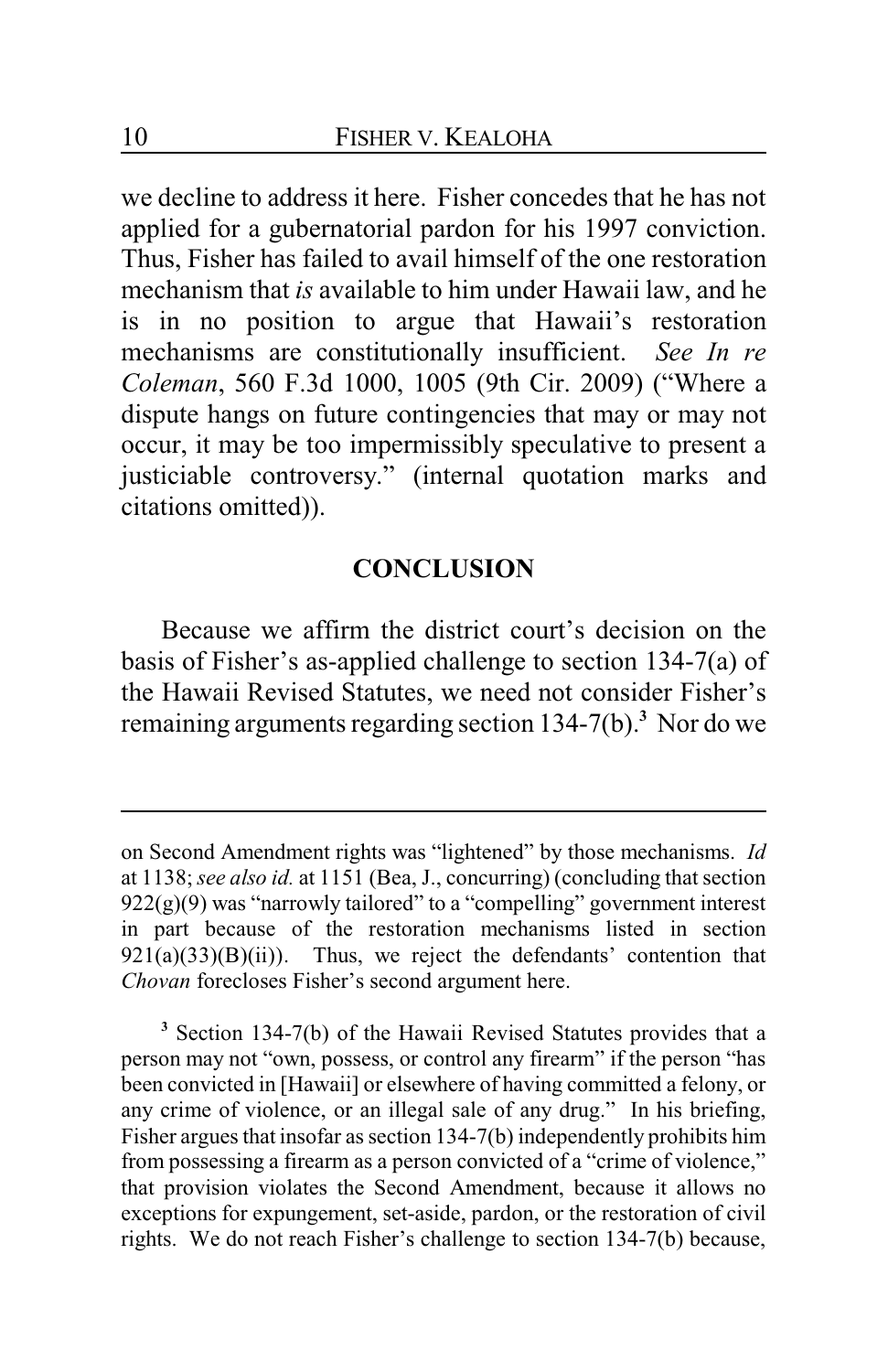reach his due process argument regarding Hawaii's gubernatorial pardon process, which he raises for the first time on appeal. *See AlohaCare v. Haw. Dep't of Human Servs.*, 572 F.3d 740, 744 (9th Cir. 2009) ("Absent exceptional circumstances, we generally will not consider arguments raised for the first time on appeal.").

## **AFFIRMED.**

KOZINSKI, Circuit Judge, ruminating:

A state's procedure for restoring Second Amendment rights bears directly on the degree to which the state encumbers those rights. *See United States* v. *Chovan*, 735 F.3d 1127, 1138 (9th Cir. 2013). Thus, despite defendants' and amici's furious protestations to the contrary, we must consider Hawaii's available restoration procedures. Our modern Second Amendment jurisprudence trains its sights on the degree to which the state burdens the right and whether that burden is tailored to the state's goal. *See Fyock* v. *Sunnyvale*, 779 F.3d 991, 998–1000 (9th Cir. 2015); *see also District of Columbia* v. *Heller*, 554 U.S. 570, 628 n.27 (2008). Whether a state has a procedure for restoring Second Amendment rights plainly affects both the weight of the burden and our measure of its tailoring.

Criminal punishment, of course, always involves the deprivation of rights, but such deprivations can still raise constitutional concerns. *See, e.g.*, *Turner* v. *Safley*, 482 U.S.

as we have explained, we conclude that Fisher can constitutionally be denied a firearms permit pursuant to section 134-7(a).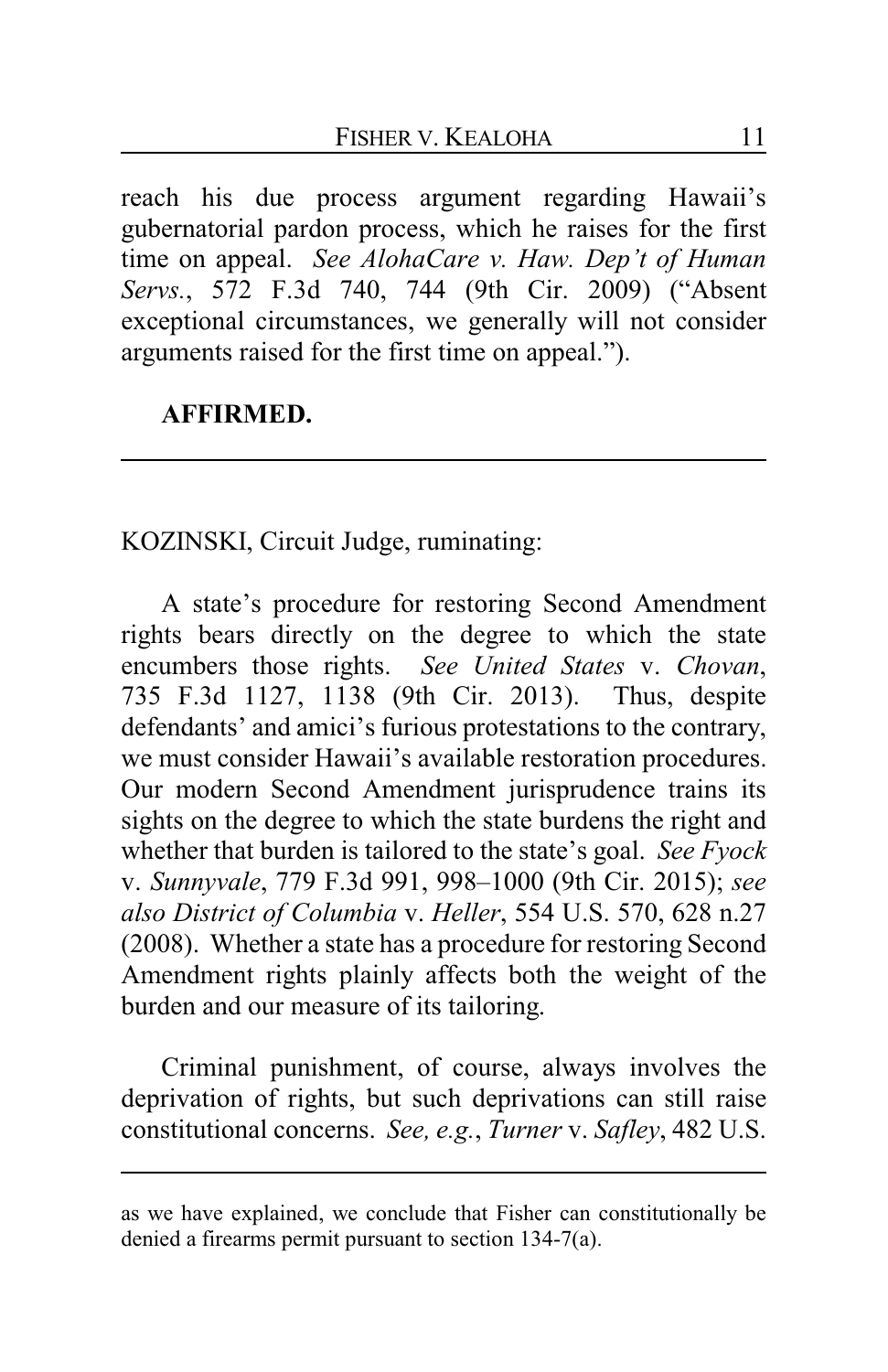78 (1987) (marriage and speech); *Hunter* v. *Underwood*, 471 U.S. 222 (1985) (equal protection); *Mayweathers* v. *Newland*, 258 F.3d 930 (9th Cir. 2001) (free exercise). The extent of the deprivation matters. Most recently, for example, federal courts have looked skeptically at lifelong restrictions on sex offenders' Internet access. *See, e.g.*, *Doe* v. *Prosecutor, Marion Cty.*, 705 F.3d 694, 695 (7th Cir. 2013); *see also Packingham* v. *North Carolina*, 137 S. Ct. 368 (2016) (mem.) (granting certiorari on a similar issue). While restrictions on each right have their own distinctive history—and restrictions on the Second Amendment are no exception, *see Heller*, 554 U.S. at 626–28—it is unsurprising that we might look askance at a state's permanent restriction on a misdemeanant's right to bear arms.

Hawaii's procedure for restoring Second Amendment rights is notably slender: The governor can pardon someone. But gubernatorial clemency is without constraint; as Blackstone put it, an executive's mercy springs from "a court of equity in his own breast." 4 William Blackstone, *Commentaries* \*390. This unbounded discretion sits in uneasy tension with how rights function. A right is a check on state power, a check that loses its force when it exists at the mercy of the state. Government whim is the last refuge of a precarious right. And while Fisher's case gives us no occasion to seek better refuge, others will.

In other contexts, we don't let constitutional rights hinge on unbounded discretion; the Supreme Court has told us, for example, that "[t]he First Amendment prohibits the vesting of such unbridled discretion in a government official." *Forsyth County* v. *Nationalist Movement*, 505 U.S. 123, 133 (1992). Despite what some may continue to hope, the Supreme Court seems unlikely to reconsider *Heller*. The time has come to